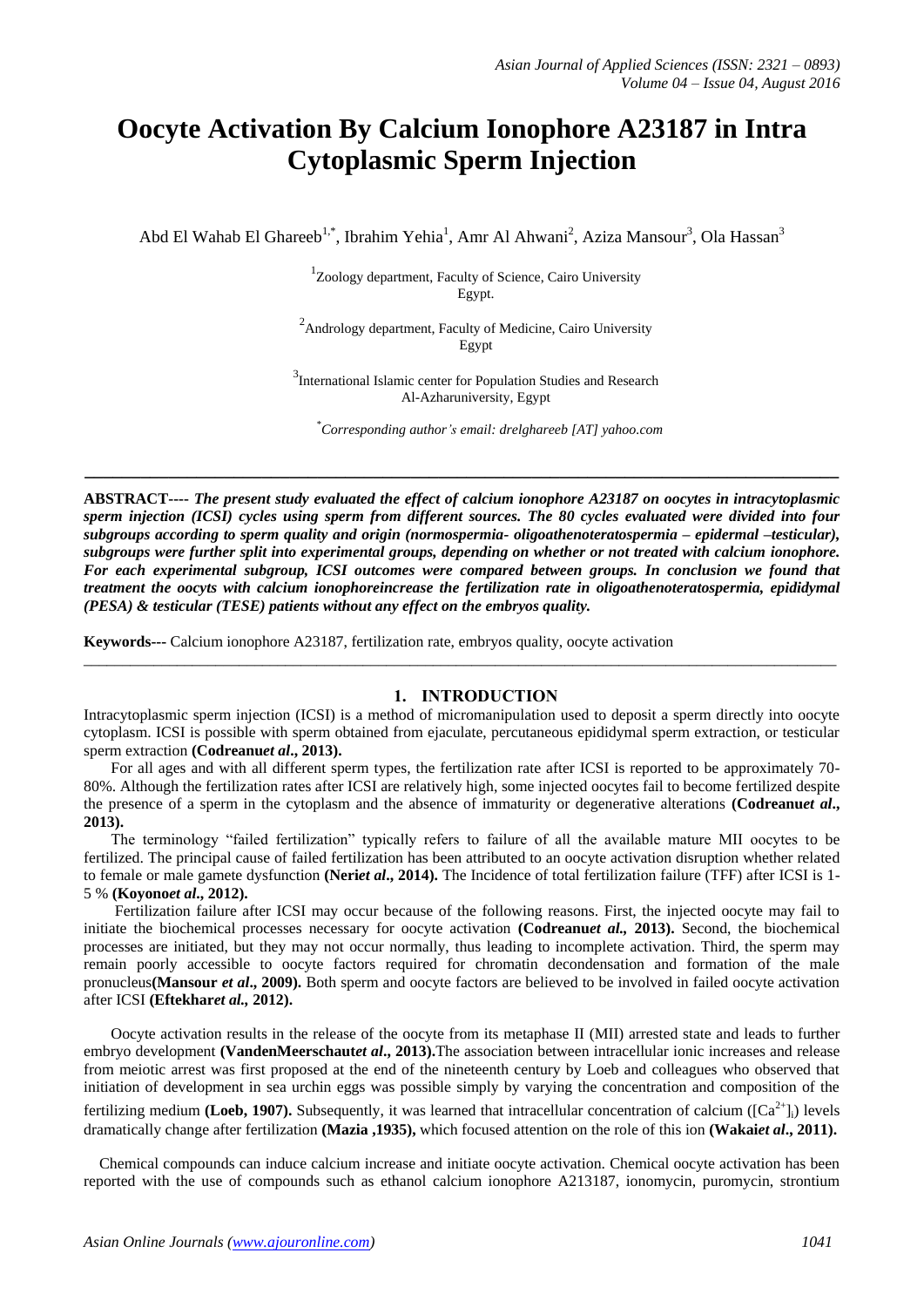chloride, phorbol ester, and thimerosal. However, the use of these compounds for AOA has been mainly limited to animal models and case reports **(Nasr-Esfahani***et al***., 2010).**

 These compounds promote the release of intracellular calcium stores, mobilize intracellular calcium by depletion of calcium stores, and facilitate the influx of extra cellular calcium ions. Some of these compounds may induce a single calcium rise in the oocyte while others may induce multiple calcium rises **(Nasr-Esfahani***et al***., 2010).**

In this study, we evaluated the effect of calcium ionophore A23187 on oocytes, sperms and on both of them together in increasing the fertilization rate in ICSI, with the assessment of the embryos quality. In addition the evaluation of the three routes for achieving higher fertilization rate.

### **2. MATERIALS AND METHODS**

#### **Experimental design**

- This study involved 80 ICSI patients, underwent the ICSI program at the International Islamic Center for Population Studies and Research, Al-Azhar University, Cairo, Egypt, between January to September 2014.
- The age of women included in this study is under 38 years at the start of the treatment. Extensive counseling was given beforehand to the couples and the Internal Ethical Committee approved the study.

80 ICSI cycle were divided into four experimental subgroups according to sperm origin and type, 20 ICSI cycles for each subgroup:

- 1. Normospermia subgroup (ejaculated).
- 2. Oligoathenoteratospermia (OAT) subgroup (ejaculated).
- 3. Epididymal subgroup (PESA).
- 4. Testicular subgroup (TESE).

For each experimental subgroup, calcium ionophore A23187 treated group were compared to control group (non-treated with calcium ionophore A23187).

#### **Ovarian Stimulation**

Women received ovarian stimulating drugs according to the ART protocols. Follicular development was monitored by ultra sound scanning and serum estradiol and progesterone levels. Patients received 10,000 IU of Human Chronic Gonodotrophin (HCG) when most of the follicles measured more than 18–20 mm in diameter.

# **Sperm Preparation**

- Sperm obtained from ejaculate, percutaneous epididymal sperm extraction, or testicular sperm extraction.
- The normospermia patient who follow the WHO 2010 parameters.
- Oligoathenoteratospermia patients who have semen parameters lower than the WHO semen count, motility and morphology parameters.
- Sperm preparation done by a discontinuous density gradient centrifugation method using Isolate sperm separation media (Irvine Scientific, Santa Ana, CA, USA) (Makkar et al., 2001).
- Epididymal spermatozoa obtained by PESA, is performed under local anaesthesia using a 27-gauge needle that inserted into the epididymis. Gentle, negative pressure is applied as the epididymal fluid was aspirated.
- Testicular spermatozoa were obtained via TESE,after administration of cord block anaesthesia. Samples extracted from the testis were dissected with small scissors and checked for the presence of spermatozoon.
- PESA and TESE Samples were collected in a Falcon tube and washed by centrifugation at (1800 r.p.m for 10 min) with minimum culture medium. The pellet is suspended in 0.3–0.5 ml Sydney IVF Gamete Buffer (Cook Sydney IVF Limited, National Technology Park, Ireland, UK).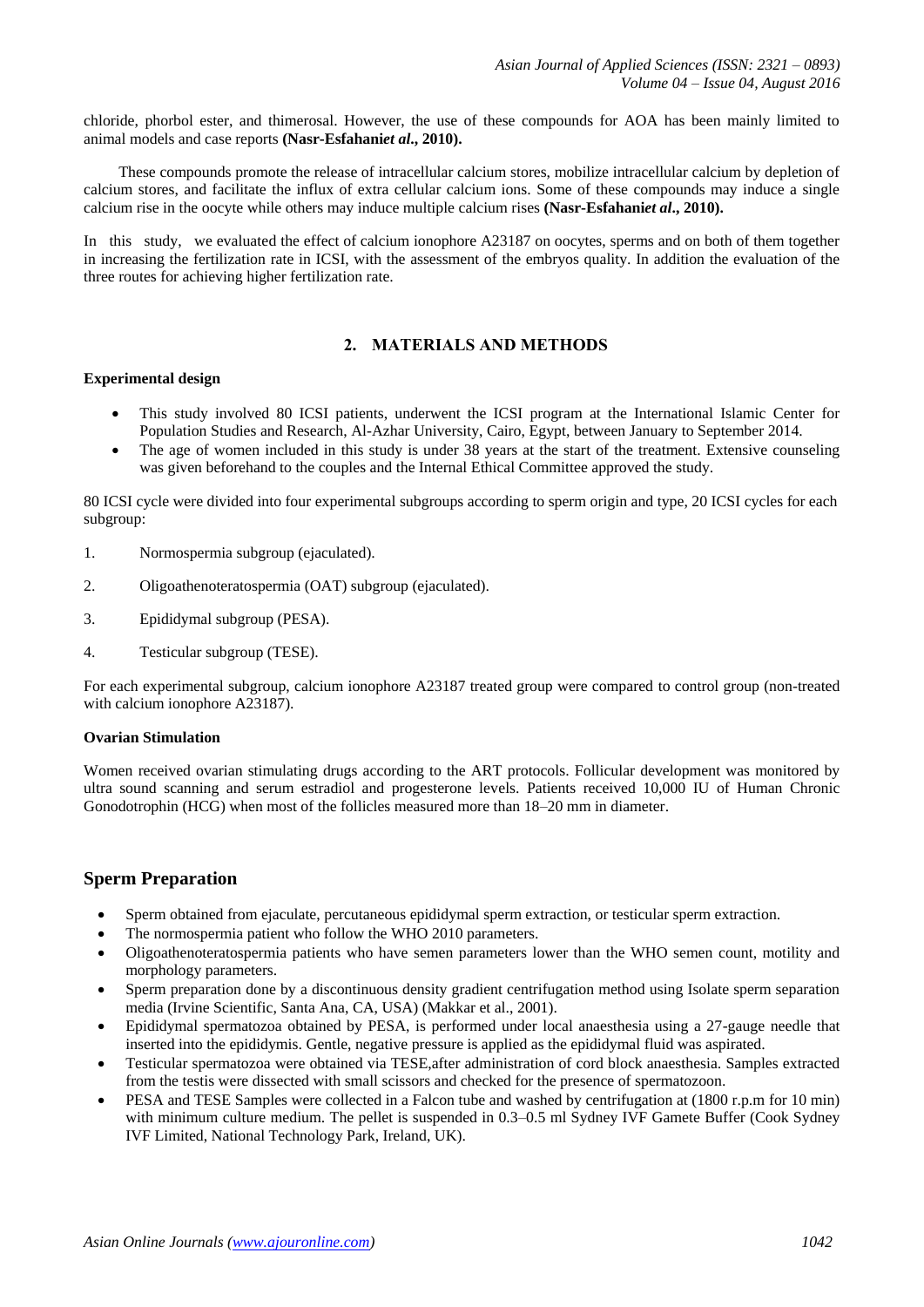#### **Oocyte Aspiration**

Under general anaesthesia, gynaecologist aspirates the oocytes by using a specialized, ultrasound-guided needle (Labotect aspiration catheter, Germany) at 36 h after HCG injection. Warmed HEPESbuffered medium (Irvine Scientific, Irvine, CA, USA) was used for handling and washing of oocytes. Oocyte-cumulus were identified by the embryologist, then washed and incubated in Sydney IVF Fertilization Medium, at 37°C and 6% CO2 for approximately 1 hour.

#### **Oocytes Denudation**

Oocytes were placed in a 100 µ1 drop of buffer containing 80 IU hyaluronidase/ml (Irvine Scientific, Irvine, CA, USA) for 30seconds, and then the oocyte was removed and placed in 100 µl drop of Sydney IVF Gamete Buffer. The corona cells were removed by gentle aspiration of the oocyte in and out by a sterile flame polished Pasteur pipette. When stripping was completed, the oocytes washed in Sydney IVF Gamete Buffer. All manipulations are carried on a heated microscope stage.

#### **Oocytes Injection Procedure**

The ICSI procedure is carried out using inverted microscope (Olympus 1x71) equipped with Hoffman modulation contrast optics, x4, x10 and x20 objective lenses and 10x eye pieces, with heated stage ,and automatic manipulators (Narashige, Japan)..The sperm cells scanned for the sperm selection. Immobilization of the sperm is done by hitting its tail with the injection micropipette, and then aspirated tail first into the pipette. The oocyte to be injected is attached to holding pipette at 9 o'clock using gentle suction, and then rotated such that the first polar body was located at either the 6 o"clock or 12 o"clock position.

#### **Calcium ionophore A23187 preparation:**

Calcium ionophore A23187 (Calcium ionophoreA23187(C7522) Sigma Free Acid; Sigma Chemical Co., St Louis, MO, USA) was dissolved in 1 ml of cell culture-tested dimethylsulphoxide (DMSO (D2650); Sigma–Aldrich Chemie, Belgium), to get the concentration of one mmol/l of Calcium ionophore A23187 stock solution.

The final solution containing 5 μmol/l ionophore was prepared by adding 5 μml from calcium ionophore stock solution to 995 μml of Cook Cleavage medium (Cook Sydney IVF Limited, National Technology Park, Ireland, UK) just before ICSI.

#### **Oocytes Activation:**

After oocytes injection, oocytes divided into two parts; the first part is the control; the second part; were incubated in culture Cook Cleavage medium containing 5 μmol/l of the calcium ionophore A23187 (Calcium ionophore A23187, Sigma C7522, EUA) covered with oil at 37°C and 6% CO2 for 5 min,. The oocytes are then washed many times and incubated in Cook Cleavage medium (Cook Sydney IVF Limited, National Technology Park, Ireland, UK) under oil at 37°C and 6% CO2 for further development.

After 18 hours from injection, the oocytes evaluated for fertilization, and evaluated secondary for embryo quality at the day of embryo transfer.

#### **Day 1 Scoring (Assessment of Fertilization)**

At about 18–20 h after ICSI, oocytes were examined for the presence of pronuclei and polar bodies by using an X20 objective lens on inverted microscope with Hoffman modulation contrast optics.Fertilization was considered normal when two clearly distinct pronuclei were present.

#### **Assessing Cleavage-Stage Embryos (Days 2 and 3)**

 Embryo quality was evaluated on inverted microscope with Hoffman modulation contrast optics with X20 objective lens, and the following parameters were be in consideration : (i) the number of blastomeres; (ii) the fragmentation percentage; (iii) variation in blastomere symmetry; (iv) the presence of multinucleation; and (v) defects in the zonapellucida and cytoplasm.

Day 3 embryos classified as described previously from grade 1 to 6, grade 1 and 2 represents the embryos with good quality.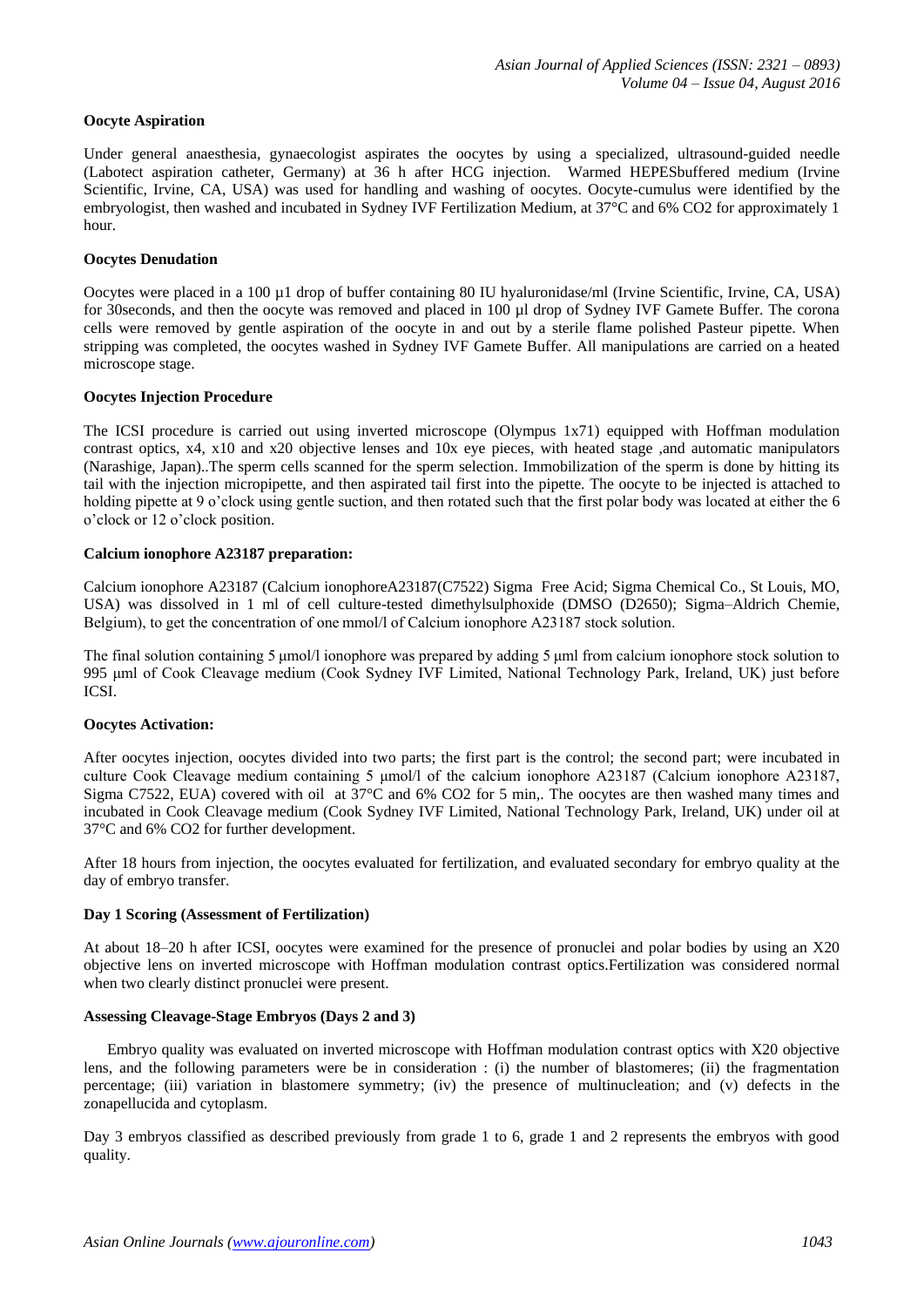#### **Statistical analysis**

 The data from all of the experiments described above were tested for statistical significance either by analysis of variance, ANOVA or Duncan's multiple range tests to determine difference in means using Statistical Analyses Systems. Results were considered to be significant at the 5% critical level (P < 0.05)**(SAS, 2000).** 

## **3. RESULTS**

| Sperm Sources (Total Fertilized Oocyte No.<br>/Total Oocyte No.)% |         |       | OocyteTreatedwih<br><b>Calcium Ionophore A23187</b>       |       |                                   |       | <b>Oocyte Non-Treated wih</b><br><b>Calcium Ionophore A23187</b> |       |                                   |       |
|-------------------------------------------------------------------|---------|-------|-----------------------------------------------------------|-------|-----------------------------------|-------|------------------------------------------------------------------|-------|-----------------------------------|-------|
|                                                                   |         |       | Total<br>Fertilized<br>Oocyte No.<br>/Total<br>Oocyte No. |       | No. of Good<br>Embryos<br>Quality |       | Total<br>Fertilized<br>Oocyte<br>No./Total<br>Oocyte No.         |       | No. of Good<br>Embryos<br>Quality |       |
| Normospermia                                                      | 132/146 | 90.4% | 59/66                                                     | 89.3% | 31/59                             | 52.5% | 66/73                                                            | 91.4% | 36/66                             | 54.5% |
| Oligoathenoteratospermia                                          | 87/142  | 61.2% | 45/62                                                     | 72.6% | 21/45                             | 46.6% | 42/80                                                            | 52.5% | 19/42                             | 45.2% |
| <b>PESA</b>                                                       | 102/138 | 73.9% | 44/59                                                     | 74.5% | 23/44                             | 52.2% | 48/79                                                            | 60.7% | 25/48                             | 52.0% |
| <b>TESE</b>                                                       | 76/145  | 52.4% | 37/61                                                     | 60.6% | 12/37                             | 32.4% | 39/84                                                            | 46.4% | 12/39                             | 30.7% |

- 80 ICSI cycles involved in this group, 20 ICSI cycle in each subgroup.
- Total of 583 oocytes injected in this group, 415 oocytes were fertilized, with fertilization rate is 71.1%.
- Concerning the first subgroup normospermia the fertilization rate of oocytes treated with calcium ionophore A23187 and the fertilization rate of the control group are 89.3%. & 91.4% respectively, as the P = 0.6213 (P < 0.05); and it is non-significant value. More over the quality of the obtained embryos from the treated group and non-treated group (control group) are 52.5% & 54.5% respectively, which are almost the same, as the P value is  $0.5409$  ( $P < 0.05$ ), nonsignificant value.
- For the second subgroup oligoathenoteratospermia (OAT), the fertilization rate of oocytes treated with calcium ionophore A23187 is more than the fertilization rate of oocytes not treated with calcium ionophore A23187 (control group) as they are 72.4%. & 52.5% respectively, as the  $P < 0.0001$ ; and it is highly significant value. About the obtained embryos quality the percentage of embryos with good quality from the treated group is 46.6% and non-treated group (control group) is 45.2%, which are almost the same, as the P value is  $0.6440$  (P < 0.05), non-significant value.
- For the third epididymal subgroup (PESA), the fertilization rate of oocytes injected with sperm treated with calcium ionophore A23187 is more than the fertilization rate of oocytes not treated with calcium ionophore A23187 (control group) as they are 74.5% & 60.7% respectively , as the P value is 0.0002 ( $P < 0.01$ ); and it is highly-significant value . Concerning the obtained embryos quality, the percentage of embryos with good quality from the treated group and non-treated group (control group) are 52.2% & 52.2% respectively, which are almost the same, as the P value is  $0.9506$  ( $P < 0.05$ ), non-significant value.
- About the fourth group the testicular subgroup (TESE), the fertilization rate of injected oocytes treated with calcium ionophore A23187 is more than the fertilization rate of injected oocytes which is not treated with calcium ionophore A23187 (control group), as they are 60.6%. & 46.4% respectively, as the  $P < 0.0001$ ; and it is highly significant value. About the obtained embryos, the percentage of embryos with good quality from the treated group is approximately as the percentage of embryos with good quality from non-treated group (control group), which are 32.4% & 30.7% respectively, as the P value is 0.4986 ( $P < 0.05$ ), non-significant value.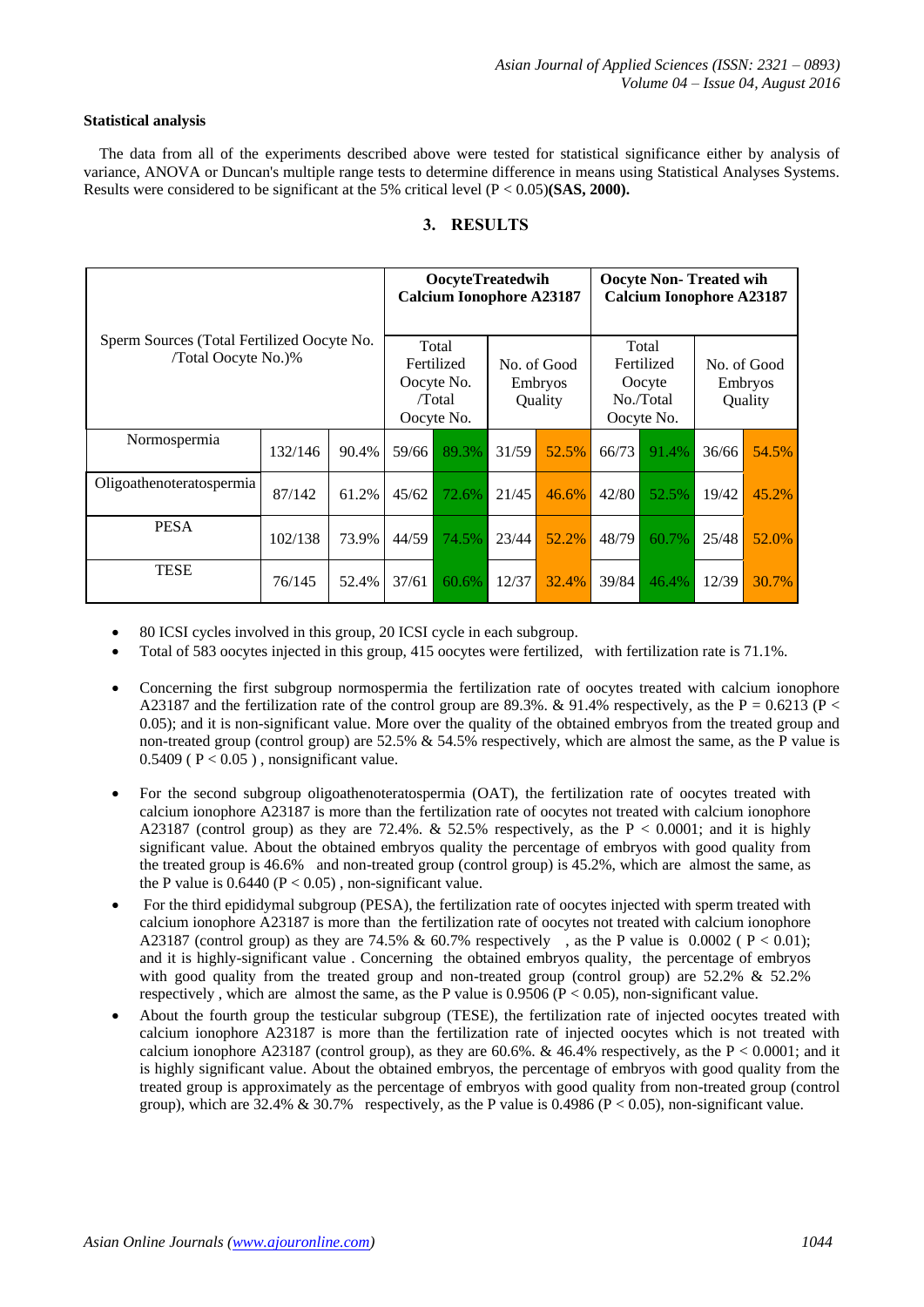

Figure (3): The fertilization rate of oocytes treated by calcium ionophore A23187 and the oocytes not treated by calcium ionophore A23187 (control group), in the four subgroups (Second Group).



Figure (4): The percentage of embryos with goodquality in oocytes treated by calcium ionophore A23187 and the oocytes not treated by calcium ionophore A23187 (control group), in the four subgroups (Second Group)

# **4. DISCUSSION**

 In this study, we tried to assess the effect of calcium ionophore A23187 on the oocyte in enhancing the fertilization rate and embryos quality in ICSI cycles. The 80 cycles evaluated were divided into four subgroups according to sperm quality and origin (normospermia- oligoathenoteratospermia – epidermal –testicular).

Many worked on the effect of calcium ionophore inoocyte activation, although most of them were case studies **(Vanderzwalmen***et al***., 1997, Battaglia***et al***., 1997; Rybouchkin***et al***., 1997, Adams** *et al***. 1999).** They resulted in that calcium ionophore A23187 may be useful for enhancing ICSI fertilization rates both for unexpected fertilization failure and for couples with a history of low fertilization.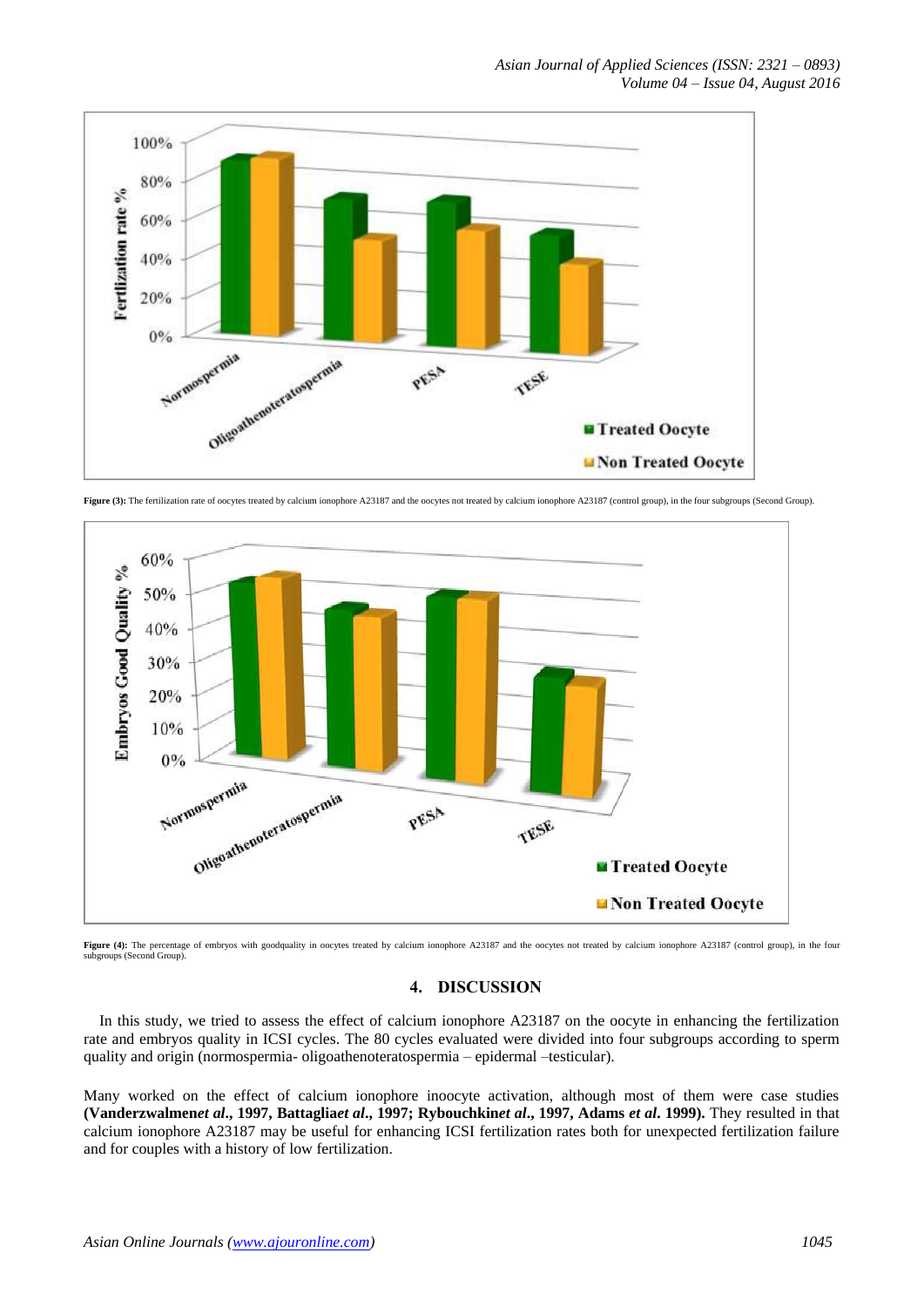Concerning the first subgroup with oocytes injected with normal sperm and treated with calcium ionophore A23187 after ICSI, the calcium ionophore A23187 did not enhance the fertilization rate in the normospermia patients; also did not improve the embryos quality. Our results are somewhat different with **Eldar-Geva***et al***. (2003), Chi** *et al.* **(2004) and Murase***et al.* **(2004).**

As **Eldar-Geva***et al***. (2003), Chi** *et al.* **(2004) and Murase***et al.* **(2004),** presented case reported with normospermic patients with low fertilization rate, following calcium ionophore activation, the fertilization rate increased and healthy babies were born. Their results different than this study results, that may be because all of them work on just a case reported patient with low fertilization, but concerning our study we work on non-repeated failure cases, and also may be by more investigation of normospermic patients" sperm as **Chi** *et al***. (2004)** did .They found abnormalities in the patient"s sperm as many nuclear vacuoles were observed and the expression of some proteins was absent.

Concerning oligoathenoteratospermia patients, we found that treatment of oocytes injected with oligoathenoteratospermia with calcium ionophore increases the fertilization rate. Our results are in agreement with **Tejera***et al.* **(2008)** as he worked on globozoospermic patient (teratozoospermic patient), **Sugaya(2010)**who worked on oligozoospermia patient , **Isachenko***et al***. (2010)** who worked on athenoteratozoospermia patients and **Phan***et al***. (2015)** showed a case report of globozoospermia patient. **LU** *et al***. (2012)** represented a case with a successful pregnancy and live birth after calcium ionophore A23187 activation on one-day-old unfertilized oocytes in a patient whose husband suffered oligoasthenoteratozoospermia, and who had experienced repeated near-total fertilization failure after ICSI**. Ebner***et al***., 2012** indicate that a ready-to-use calcium ionophore can yield high fertilization and pregnancy rates specially for cryptospermic and azoospermic patients.

 Concerning the third subgroup where oocytes are injected with epididymal sperm treated with calcium ionophore we found that the fertilization rate increased with significant value. Our result is in agreement with **Borges** *et al***. (2009a).** They results were that the fertilization rate, embryo quality, and pregnancy rate increased in epididymal spermatozoa. Although in our study the embryos quality did not enhanced in the epididymal treated subgroup.

 Concerning the fourth subgroup where oocytes are injected with testicular sperm treated with calcium ionophore we found that the fertilization rate increased with significant value. Our result is in agreement with **Ahmady and Michael (2007) and Stecher***et al.***(2011)** As Ahmady and Michael (2007) they presented a case study reported a successful pregnancy and delivery after ICSI with a frozen-thawed nonviable testicular sperm and AOA with a calcium ionophore, also **Stecher***et al***. (2011)** presented a case report of live birth following ICSI with non-vital frozen-thawed testicular sperm and oocyte activation with calcium ionophore.

This in contrast with **Check** *et al***. (2007) and Borges** *et al***. (2009a&b)** results. As **Check** *et al.* **(2007)** found that oocytes injected with the testicular sperm of a globozoospermic patient were subsequently exposed to calcium ionophore failed to become fertilized. Concerning **Borges** *et al.* **(2009a&b)** result about testicular patients as he found no significant result when he treated oocyte injected with testicular sperm with calcium ionophore.

One of the reasons for failed fertilization after ICSI is lack of oocyte activation **(Nasr-Esfahani***et al***., 2008).**

 It has been proposed that human oocyte activation during fertilization is mediated by a two-step pattern of increases in intracellular  $Ca^{2+}$  concentrations **(Borges** *et al.***, 2009a).** 

 The two-step mechanism, called the trigger and oscillation function, is involved in triggering and maintaining oocyte activation **(Tesarik***et al***., 2002).**

The initial  $Ca^{2+}$  rise, which is released from internal stores, is the trigger and is initiated by a receptor-mediated interaction between the sperm and the oocyte plasma membrane **(Heindryckx***et al***., 2005).** 

During ICSI this natural trigger is replaced by a so-called 'pseudotrigger' whereby a massive influx of  $Ca<sup>2+</sup>$  into the oocyte is provoked by the injection procedure itself **(Heindryckx***et al***., 2005).**

The second function, the oscillator, is characterized by the development of  $Ca^{2+}$  oscillations, resulting from the release of a soluble sperm factor into the oocyte cytoplasm **(Ben-Yosefand Shalgi, 2001).**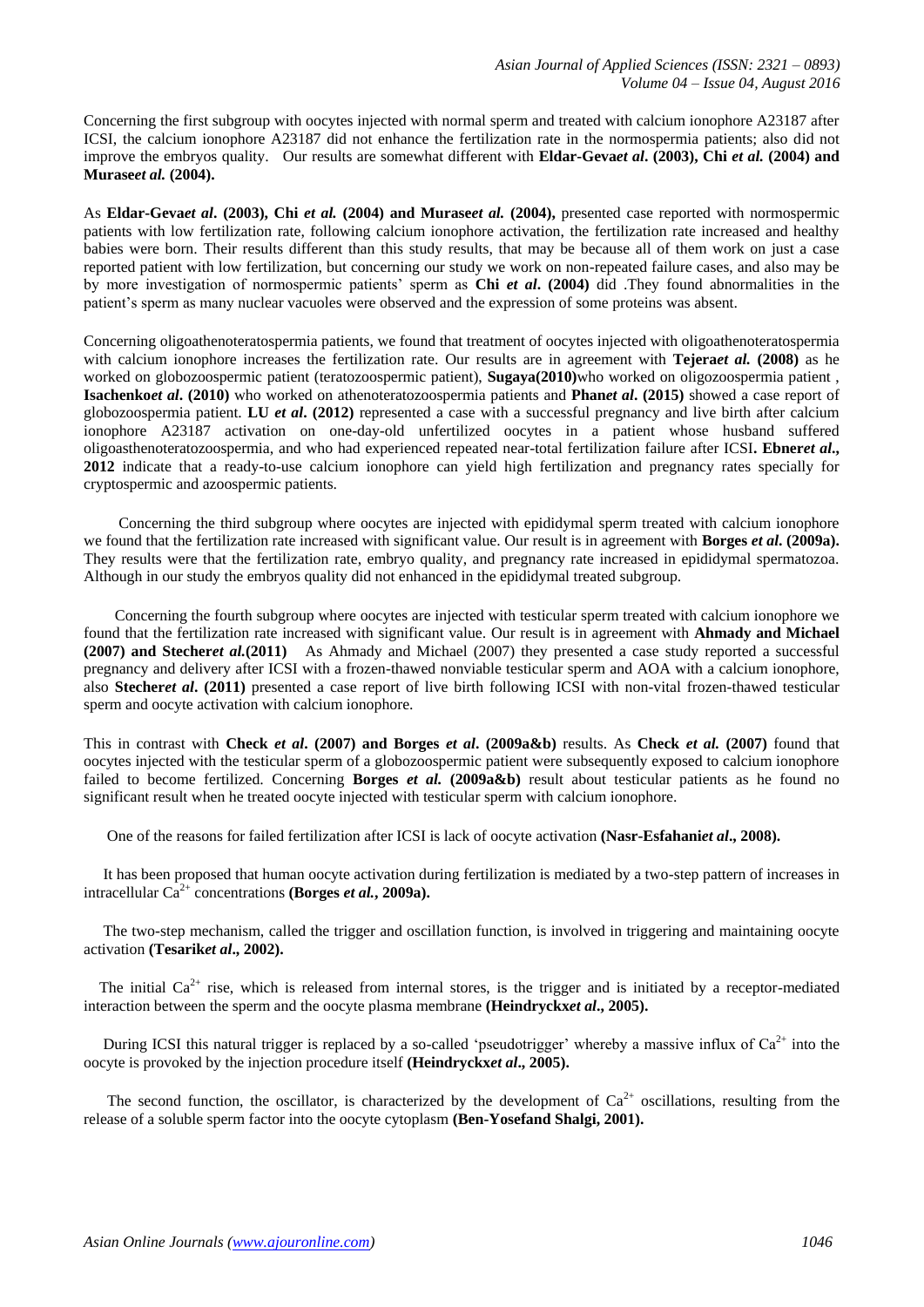In ICSI, once the sperm is injected into the oocyte, the sperm membrane must disintegrate to release the phospholipase Cζ (PLCζ), to generate  $Ca^{2+}$  oscillations very similar to those seen during normal fertilization and then initiates the remaining sequence of fertilization events **(Berridge, 2014).**

 It is clear that this release of PLCζ from the injected sperm takes some time, because, following ICSI, there is a long latency before  $Ca^{2+}$  oscillations begin. In some cases, this latency can extend to 2–10 h before Ca2+ oscillations begin. However, this latency can be greatly reduced if oocytes are treated first with a  $Ca<sup>2+</sup>$ ionophore (A23187), which presumably will enhance the level of intracellular  $Ca^{2+}$ , thereby helping to sensitize the IP3 receptors to the point that they will begin to generate  $Ca^{2+}$  oscillations **(Berridge, 2014).** 

At the cellular level,  $Ca^{2+}$ originates from two sources, one external and one internal. Either it is released from internal stores through channels in the endoplasmic reticulum or it enters the cell via sensitive channels that bridge the oolemma.  $Ca^{2+}$  is only available to a limited extent and once internal stores are deficient or emptied the oocyte/ embryo will be reliant on influx of extracellular  $Ca^{2+}$  (Ebner*et al.*, 2015b).

It has been demonstrated that  $Ca^{2+}$  oscillations in fertilized oocytes regulate not only short-term but also long-term developmental events **(Ducibella***et al.,* **2002).**

The oscillator drives the oocyte's internal calcium stores rendering them capable of supporting the ongoing, largely autonomous series of  $Ca^{2+}$  oscillations for several hours **(Ben-Yosef and Shalgi, 2001).** 

 Thus, it is presumable that the absence of, or aberrant, calcium oscillations at the time of fertilization could lead to failed or low fertilization following ICSI **(VandenMeerschaut***et al.,* **2013).**

 $Ca<sup>2+</sup>$ Ionophores facilitate such mechanisms. When it comes to keeping intracellular calcium level sufficiently high, most embryologists rely on the use of Ca<sup>2+</sup>ionophores, such as ionomycin or calcimycin (A23187) **(Ebner***et al.***, 2015b).** 

 Calcium ionophores have proved particularly advantageous because of their ease of implementation. As exposure of human gametes to calcium ionophores has not yet been found to be associated with evidence of toxicity ordetrimental outcome **(Ebner***et al***., 2012).**

In conclusion we found that using calcium ionophore in oocyte activation may be useful for some patients, as it increased the fertilization rate in oligoathenoteratospermia, epididymal (PESA) & testicular (TESE) patients without any effect on the embryos quality.

#### **5. REFERENCES**

- 1. Adams CA, Anderson LS, Wood SH. (1999): Activation of human oocytes using calcium ionophore after ICSI increases fertilization and numberof embryos for couples with low ICSI fertilization rates. Abstracts of the 15th Annual Meeting of the European Society of Human Reproduction and Embryology. Tours, France. [abstract no. O-059]. Human Reproduction; 14:32.
- 2. Ahmady A, Michael E. (2007): Successful Pregnancy and Delivery Following Intracytoplasmic Injection of Frozen-Thawed Nonviable Testicular Sperm and Oocyte Activation with Calcium Ionophore. J Androl. ; 28:13–14.
- 3. Battaglia DE, Koehler JK, Klein NA, et al. (1997): Failure of oocyte activation after intracytoplasmic sperm injection using round-headed sperm. Fertility and Sterility; 68, 118–122.
- 4. Ben-Yosef D and Shalgi R (2001): Oocyte activation: lessons from human infertility. Trends Mol Med.; 7:163–169.
- 5. Berridge, M.J. (2014): Cell Signaling Biology; Module 8: Development; doi: 10.1042/csb0001008.
- 6. Borges, E. Jr., de Almeida Ferreira Braga, D.P., de Sousa Bonetti, T.C., Iaconelli, A. Jr., Franco, J.G. Jr. (2009a): Artificial oocyte activation with calcium ionophore A23187 in intracytoplasmic sperm injection cycles using surgically retrieved spermatozoa. Fertility and Sterility; 92:131–136.
- 7. Borges, E. Jr., de Almeida Ferreira Braga, D.P., de Sousa Bonetti, T.C., Iaconelli, A. Jr., Franco, J.G. Jr. (2009b): Artificial oocyte activation using calcium ionophore in ICSI cycles with spermatozoa from different sources. Reproductive BioMedicine Online; 18:45–52.
- 8. Check JH, Levito MC, Summers-Chase D, et al. (2007): A comparison of the efficacy of intracytoplasmic sperm injection (ICSI) using ejaculated sperm selected by high magnification versus ICSI with testicular sperm both followed by oocyte activation with calcium ionophore. Clinical and Experimental Obstetrics and Gynecology; 34: 111–112.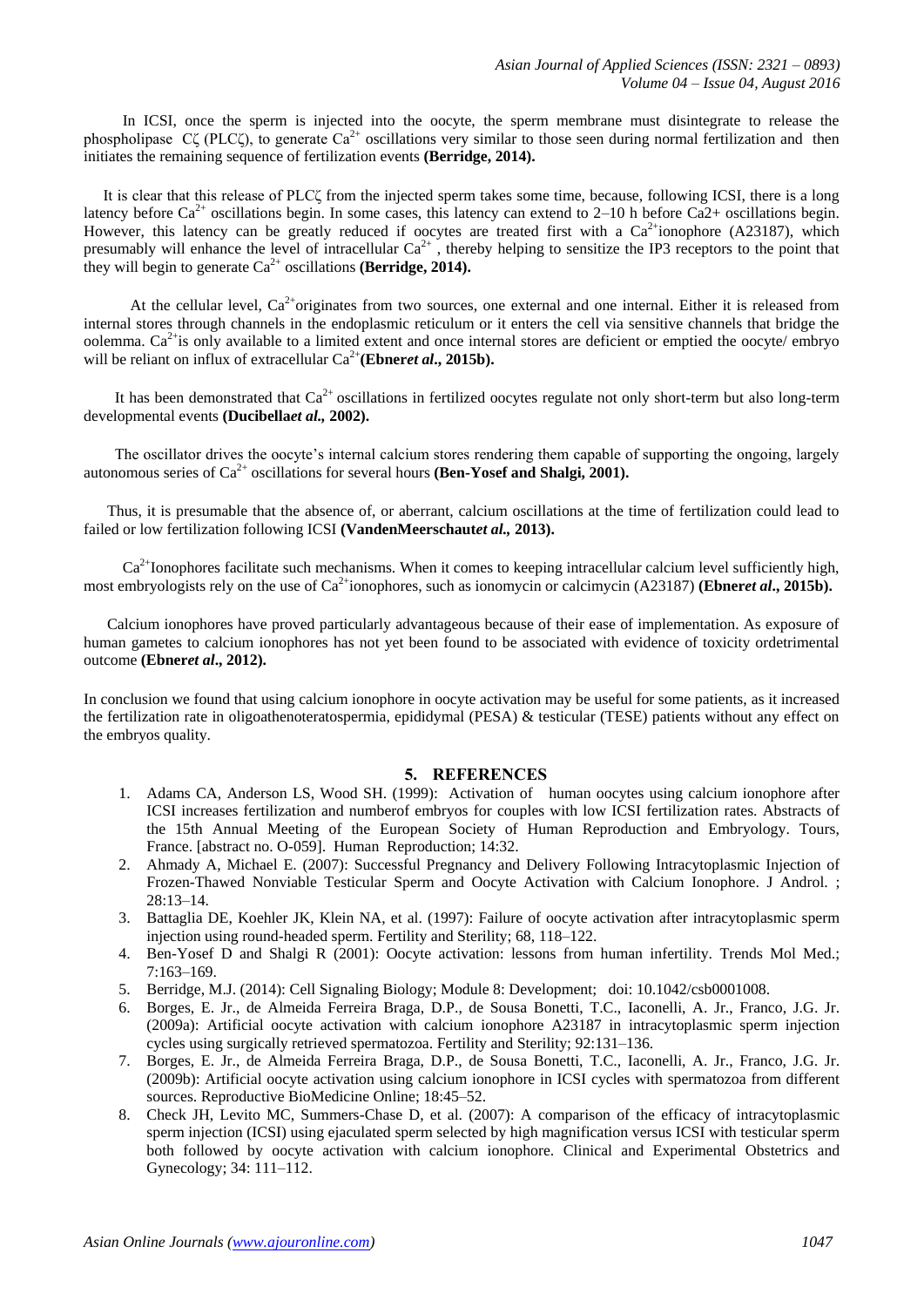- 9. Chi HJ, Koo JJ, Song SJ, et al. (2004): Successful fertilization and pregnancy after intracytoplasmic sperm injection and oocyte activation with calcium ionophore in a normozoospermic patient with extremely low fertilization rates in intracytoplasmic sperm injection cycles. Fertility and Sterility; 82: 475–477.
- 10. Codreanu D., Coricovac A. ,Dracea L. M. L., Marinescu B. and Boleac I. (2013): Natural concepation following total fertilization failure with intracytoplasmic sperm injection in a couple with unexplained infertility: A case report.Rev. Med. Char. Soc.Med. Nat., Iasi.; 117(2).
- 11. Ducibella T, Huneau D, Angelichio E, Xu Z, Schultz RM, Kopf GS, Fissore R, Madoux S, Ozil JP. (2002): Egg-to-embry transition is driven by differential responses to Ca2+ oscillation number. Dev Biol.; 250:280– 291.
- 12. Ebner T, Koster M, Shebl O, Moser M, Van der Ven H, TewsG,Montag M. (2012): Application of a ready-touse calcium ionophore increases rates of fertilization and pregnancy in severe male factor infertility. Fertility and Sterility; 98:1432–1437.
- 13. Ebner T, Oppelt P, Wöber M, Staples P, Mayer RB,Sonnleitner U, Bulfon-Vogl S, Gruber I, Haid AE, Shebl O. (2015b): Treatment with Ca2+ ionophore improves embryo development and outcome in cases with previous developmental problems: a prospective multicenter study. Human Reproduction; 30(1):97-102.
- 14. Eftekhar M, Mohammadian F, Yousefnejad F, Khani P, Aflatoonian A. (2012): Effect of calcium ionophore on unfertilized oocytes after ICSI cycles. Iran J Reprod Med 10(2): 83-86.
- 15. Eldar-Geva T, Brooks B, Margalioth EJ, Zylber-Haran E, Gal M, Silber SJ. (2003): Successful pregnancy and delivery after calcium ionophore oocyte activation in a normozoospermic patient with previous repeated failed fertilization after intracytoplasmic sperm injection . Fertility and Sterility; 79 (3): 1656-1658.
- 16. Heindryckx B, Van der Elst J, De Sutter P, Dhont M. (2005): Treatment option for sperm- or oocyte-related fertilization failure: assisted oocyte activation following diagnostic heterologous ICSI. Human Reproduction; 20:2237–2241.
- 17. Isachenko E., Isachenko E., Isachenko V.,Todorov P.,Ostashko V., KreienbergR.,Kaufmann M.,Sterzik K.,Wiegratz I.(2010): Pregnancy after the calcium ionophore correction of pronuclei position in oocytes after intracytoplasmic sperm injection. Fertility and Sterility; 94(7): 2770.e3-2770.e5.
- 18. Kyono K., Takisawa T., Nakajo Y., Doshida M. and Toya m. (2012): Birth And Follow Up Of Babies Born Following ICSI With Oocyte Activation Using Strontium Chloride or Calcium Ionophore A23187. Journal of Mammalian Ova Research ; 29:35– 40.
- 19. Loeb J. (1907): On the chemical character of the process of fertilization and its bearing upon the theory of life phenomena. Science; 26: 425– 437.
- 20. Lu Q, Chen X, Liang R, Zhao YP and Shen H. (2012): Case report:A live birth of activated one-day-old unfertilized oocyte for a patient who experienced repeatedly near-total fertilization failure after intracytoplasmic sperm injection. Chin Med J; 125(3):546-548.
- 21. Mansour R, Fahmy I, Tawab NA, Kamal A, El-Demery Y, Aboulghar M, et al. (2009): Electrical activation of oocytes after intracytoplasmic sperm injection: a controlled randomized study. Fertility and Sterility; 91:133– 139.
- 22. Mazia D. (1935): The release of calcium in Arbacia eggs on fertilization. J Cell Comp Physiol.; 10: 291–304.
- 23. Murase Y, Araki Y, Mizuno S, Kawaguchi C, Naito M, Yoshizawa M & et al. (2004): Pregnancy following chemical activation of oocytes in a couple with repeated failure of fertilization using ICSI: Case report. Human Reproduction; 19:1604–1607.
- 24. Nasr-Esfahani MH, Razavi S, Javdan Z and Tavalaee M. (2008): Artificial oocyte activation in severe teratozoospermia undergoing intracytoplasmic sperm injection. Fertility and Sterility; 90:2231–2237.
- 25. Nasr-Esfahani MH, Tavalaee M, Deemeh MR, Arbabian M, Parrington J. (2010): Can Assessment of Total Acrosin Activity Help Predict Failed or Low Fertilization Rate ICSI for Implementation of Artificial Oocyte Activation?. The Open Andrology Journal; 2:19– 26.
- 26. Neri QV, Leea B, Rosenwaksa Z, Machacab K, Palermoa GD. (2014): Understanding fertilization through intracytoplasmic sperm injection (ICSI).Cell Calcium; 55: 24–37.
- 27. Phan V, Littman E, Harris D, La A (2015): Pregnancy after the Calcium Ionophore Activation and Aneuploid Screening Using A-CGH in Globozoospermia Patient. Human Genet Embryol; 5: 1000123.
- 28. Rybouchkin AV, Van der Straeten F, Quatacker J, De Sutter P and Dhont M.(1997): Fertilization and pregnancy after assisted oocyte activation and intracytoplasmic sperm injection in a case of round-headed sperm associated with deficient oocyte activation capacity. Fertility and Sterility; 68:1144 – 1147.
- 29. Sugaya S. (2010): Pregnancy following calcium ionophore oocyte activation in an oligozoospermia patient with repeated failure of fertilization after ICSI. ClinExpObstet Gynecol.; 37(4):261-2.
- 30. Stecher A, Bach M, Neyer A, Vanderzwalmen P, Zintz M, Zech NH. (2011): Case report: live birth following ICSI with non-vital frozen-thawed testicular sperm and oocyte activation with calcium ionophore. J Assist ReprodGenet.; 28(5): 411–414.